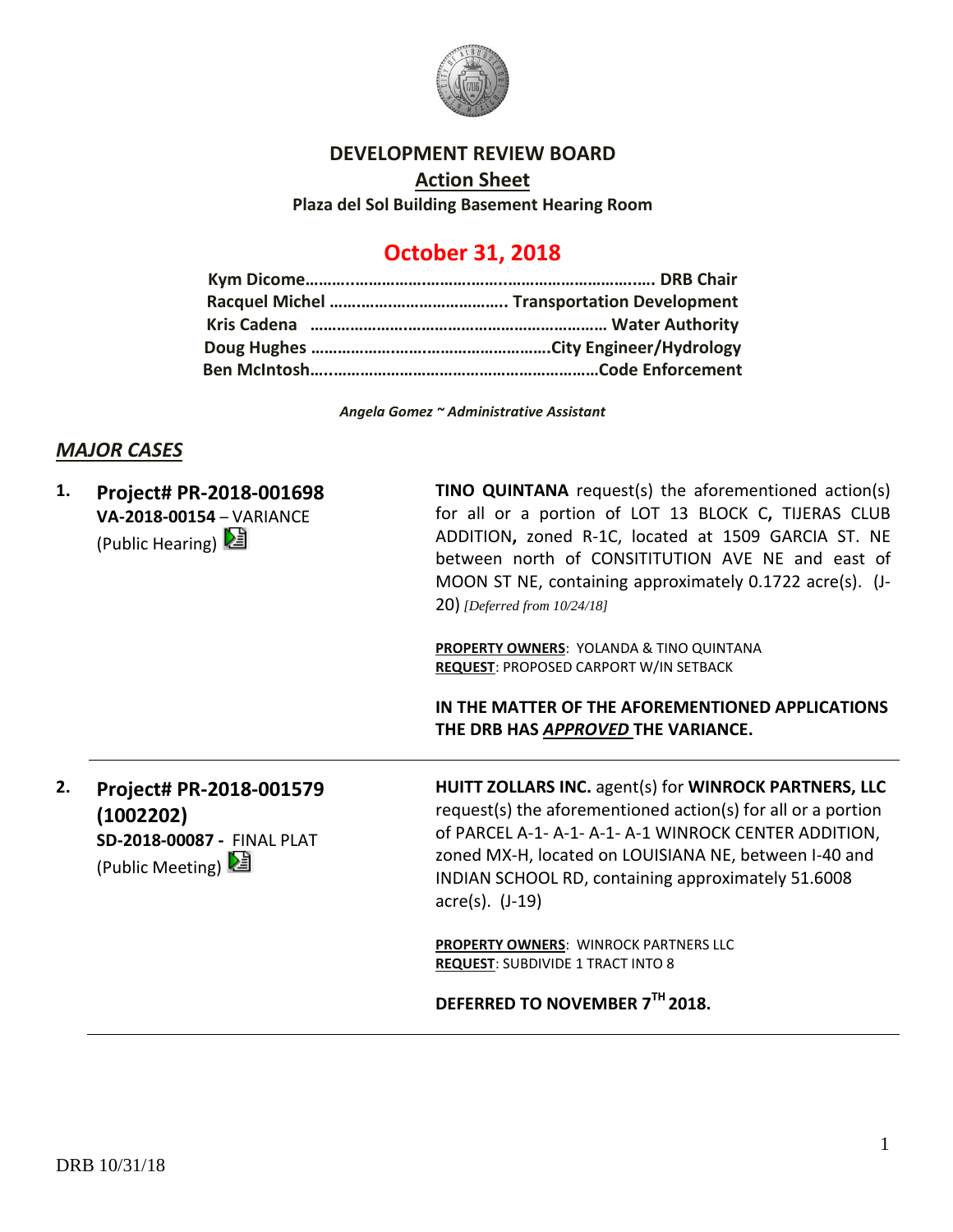**3. Project# PR-2018-001402 VA-2018-000173** – VARIANCE **VA-2018-** (Public Hearing)

**CONSENSUS PLANNING INC.** agent(s) for **GAMMA DEVELOPMENT, LLC** request(s) the aforementioned action(s) for all or a portion of LOT 4-A & TRACT C-1 PLAT OF TRACTS C-1, C-2 & LOT 4-A LANDS OF SUZANNE H POOLE LOTS 1 THRU 3 BLK 1 PLAT OF WEST BANK ESTATES TOGETHER WITH TR A1 LANDS OF SUZANNE H POOLE, zoned R-A, located east of NAMASTE RD NW and south of LA BIENVENIDA PL NW, containing approximately 22.75 acre(s). (F-11 & F-12)

**PROPERTY OWNERS**: DANIELS FAMILY PROPERTIES, LLC. **REQUEST**: VARIANCES TO SECTION 14-16-5-3(E) AND SECTION 14-16-5- 4(E) OF THE IDO

**DEFERRED TO NOVEMBER 7TH 2018.**

**4. Project# PR-2018-001346 SI-2018-00110** – SITE PLAN **SD-2018-00072**- PRELIMINARY/FINAL PLAT (Public Meeting) **JOE SLAGLE ARCHITECT** agent(s) for **ROY SOLOMON** & **ARCH + PLAN LAND USE CONSULTANTS** agent(s) for **VMOD LLC** request(s) the aforementioned action(s) for all or a portion of LOTS 1-6 & 29, BLOCK 29, UNIT B, NORTH ALBUQUERQUE ACRES, zoned NR-BP, located on ALAMEDA BLVD NE east of SAN PEDRO DR NE and north of SIGNAL AVE NE, containing approximately 5.24 acre(s). (C-18) *[Deferred from 9/12/18, 9/19/18]* **PROPERTY OWNERS**: V MOD LLC

**REQUEST**: SITE PLAN APPROVAL FOR A COMMERCIAL DEVELOPMENT

#### **DEFERRED TO NOVEMBER 7TH 2018.**

**5. Project# PR-2018-001331 SD-2018-00076** – PRELIMINARY PLAT **VA-2018-00112 –** VARIANCE **VA-2018-00113 –** SIDEWALK DEFERRAL **SD-2018-00077 –** VACATION OF PUBLIC EASEMENT (Public Hearing)

**BOHANNAN HUSTON** agent(s) for **WESTWAY HOMES** request(s) the aforementioned action(s) for all or a portion of TRACT A-6-B PLAT of TRACTS A-6-A, A-6-B & A-6-C MESA DEL SOL INNOVATION PARK and TRACT B, MESA DEL SOL MONTAGE UNIT 3A, zoned PC, located on UNIVERSITY BLVD SE between STRYKER RD SE and STIEGLITZ AVE SE containing approximately 32.3 acre(s). (R-16/S-16)*[Deferred from 10/3/18]*

**PROPERTY OWNERS:** HEKTAR LLC C/O HUNTINGTON GROUP AND LAND ADVISORS ORGANIZATION LLC **REQUEST**: SUBDIVIDE INTO 135 RESIDENTIAL LOTS AND ASSOCIATED ACTIONS

## **DEFERRED TO DECEMBER 12TH 2018.**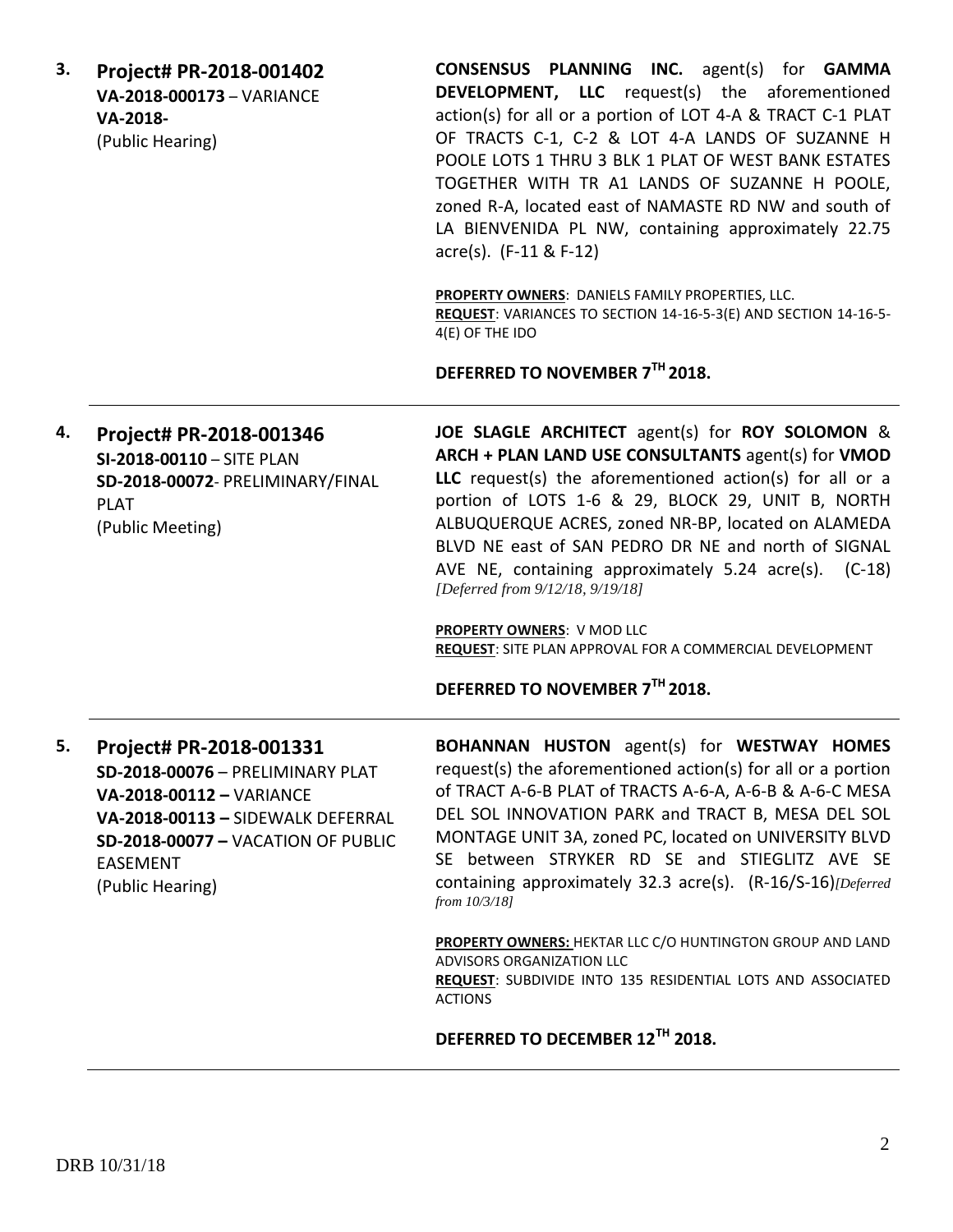**6. Project# PR-2018-001580 (1005234) SI-2018-00153** – SITE PLAN (Public Meeting)  $\mathbb{E}$ 

**EDI** agent(s) for **RHINO INVESTMENTS NM HOTEL, LLC** request(s) the aforementioned action(s) for all or a portion of TRACTS 1-3 UNIT 1 TOGETHER WITH TRACTS 4, 5 & 6A, UNIT 2, DALE J. BELLAMAHS CARLISLE REPLAT, zoned MX-M, located at 2500 CARLISLE BLVD NE south of MENAUL BLVD NE, containing approximately 11.07 acre(s). (H-17) *[Deferred from 10/10/18, 10/24/17]*

**PROPERTY OWNERS**: RHINO INVESTMENTS NM HOTEL LLC ATTN: MRSANJIV CHOPRA **REQUEST**: CHANGE OF USE FROM HOTEL TO APARTMENTS

**DEFERRED TO NOVEMBER 7TH 2018.**

**7. Project# PR-2018-001584 (1000032) SD-2018-00084 –** PRELIMINARY PLAT (Public Hearing)  $\mathbb{E}$ 

**TIERRA WEST LLC** agent(s) for **UNIVEST-COORS ROAD LLC** request(s) the aforementioned action(s) for all or a portion of TRACT 3 PLAT OF TRACTS 1 THRU 4**,** COORS VILLAGE, zoned MX-L, located at 4500 QUAKER HEIGHTS PL NW south of WESTERN TRAIL NE and west of COORS BLVD NE, containing approximately 13.5446 acre(s). (F-11-Z) *[Deferred from 10/10/18, 10/24/18]*

**PROPERTY OWNERS**: UNIVEST-COORS ROAD LLC **REQUEST**: SUBDIVIDE ONE TRACT INTO THREE NEW TRACTS

**IN THE MATTER OF THE AFOREMENTIONED APPLICATION, THE DRB HAS** *APPROVED* **PRELIMINARY PLAT WITH DELEGATION TO PLANNING FOR AGIS DXF AND ADDITION OF STREET NAMES.**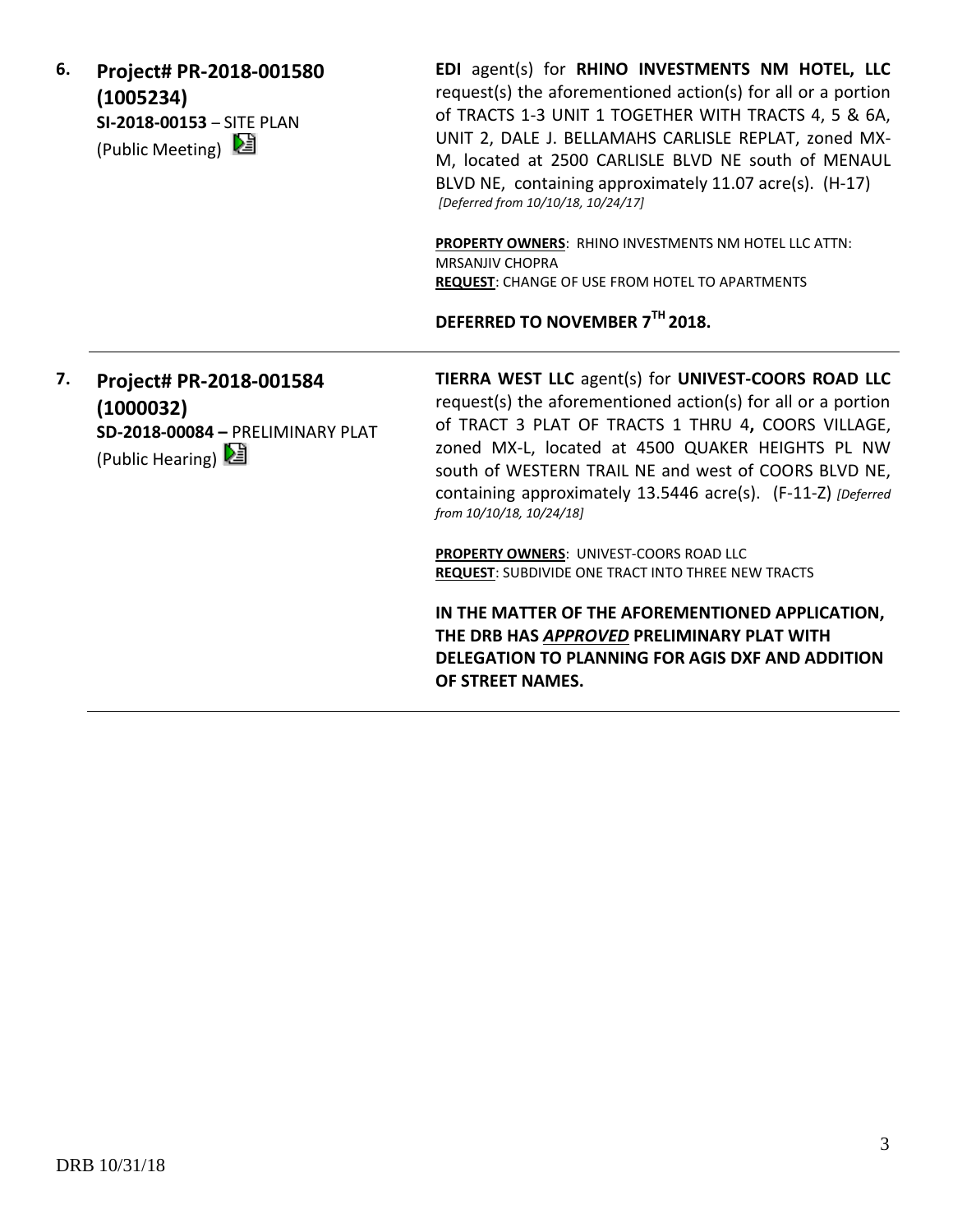**8. Project# PR-2018-001584 (1000032)**

**SI-2018-00132** – FINAL SIGN OFF OF EPC APPROVED SITE DEVELOPMENT PLAN FOR SUBDIVISION (08EPC-40030) **SI-2018-00151** FINAL SIGN OFF OF EPC APPROVED SITE DEVELOPMENT PLAN FOR BUILDING PERMIT (08EPC-40031)

**TIERRA WEST LLC** agent(s) for **UNIVEST- COORS ROAD LLC** request(s) the aforementioned action(s) for all or a portion of TRACT 3 PLAT OF TRACTS 1 THRU 4**,** COORS VILLAGE zoned MX-L, located at 4500 QUAKER HEIGHTS PL NW south of WESTERN TRAIL NE and west of COORS BLVD NE, containing approximately 13.5446 acre(s). (F-11-Z) *[Deferred from 9/19/18, 10/3/18, 10/10/18, 10/24/18]*

**PROPERTY OWNERS**: UNIVEST-COORS ROAD LLC **REQUEST**: EPC SITE PLAN -FINAL SIGN-OFF

**IN THE MATTER OF THE AFOREMENTIONED APPLICATION, THE DRB HAS** *APPROVED* **THE SITE PLAN FOR SUBDIVISION. FINAL SIGN-OFF IS DELEGATED TO PLANNING.**

**IN THE MATTER OF THE AFOREMENTIONED APPLICATION, WITH THE SIGNING OF THE INFRASTRUCTURE LIST DATED OCTOBER 31ST 2018, THE DRB HAS** *APPROVED* **THE SITE PLAN FOR BUILDING PERMIT. FINAL SIGN-OFF IS DELEGATED TO PLANNING.**

### *MINOR CASES*

**9. Project# PR-2018-001721 SD-2018-00097** – PRELIMINARY/FINAL **PLAT** (Public Meeting)

**SURV-TEK INC.** agent(s) for **SWEENEY ET AL., UNSER CLIFFS, LLC** request(s) the aforementioned action(s) for all or a portion of LOTS 13 & 14 BLOCK 1**,** UNSER CLIFFS SUBDIVISION**,** zoned R-1D, located at RIM ROCK CIRCLE between east of UNSER BLVD NW and north of MOLTEN ROCK RD NW, containing approximately 0.7617 acre(s). (D-10)

**PROPERTY OWNERS**: SWEENEY WALTER C III & MARY E ETAL **REQUEST**: CONSOLIDATION OF 2 LOTS INTO 1

### **DEFERRED TO DECEMBER 19TH, 2018**

### *SKETCH PLAT*